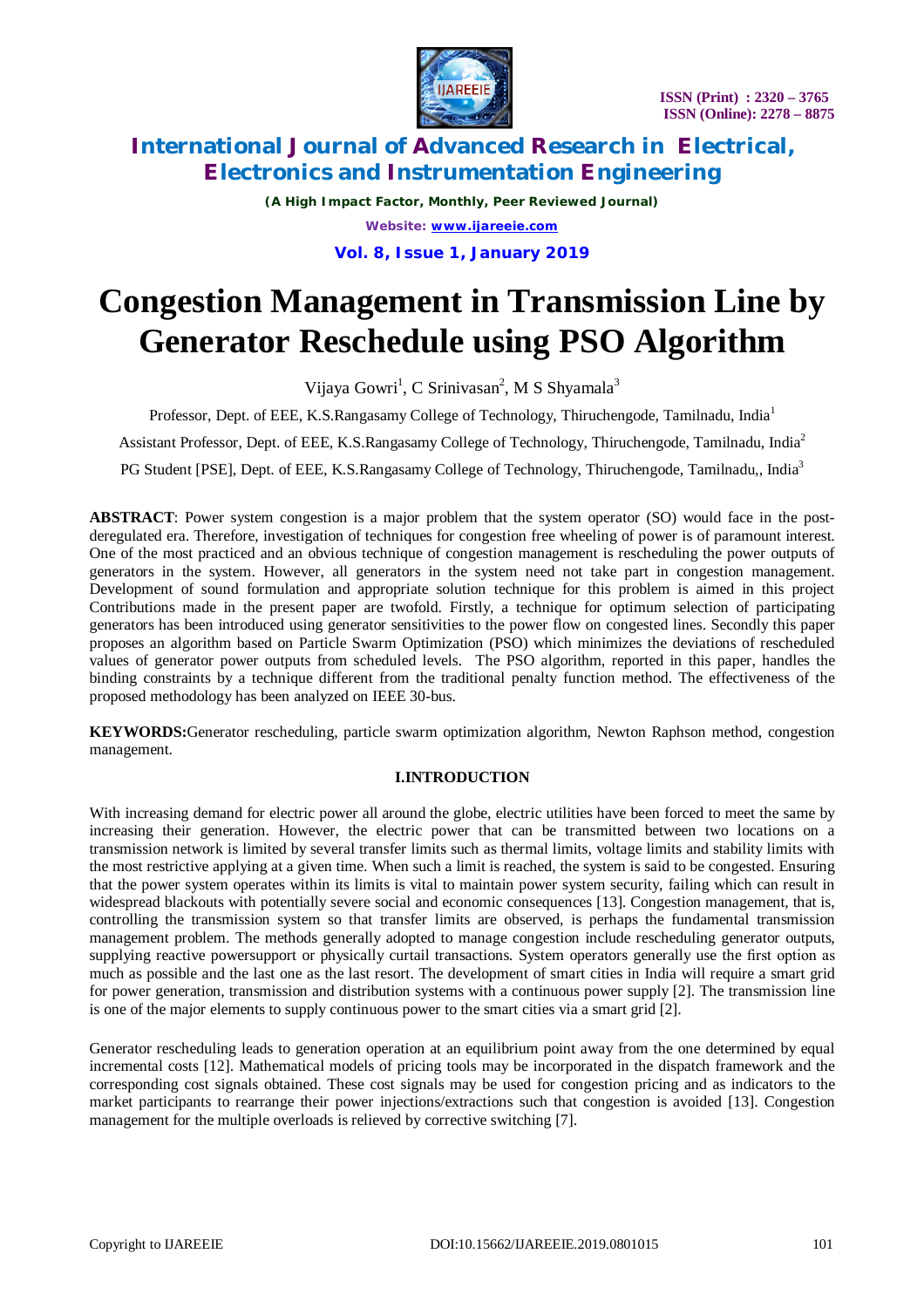

*(A High Impact Factor, Monthly, Peer Reviewed Journal)*

*Website: [www.ijareeie.com](http://www.ijareeie.com)*

### **Vol. 8, Issue 1, January 2019**

### **II. PROBLEM FORMULATION**

The optimal congestion management minimizing re-dispatch cost can be expressed as,

Minimize:  $\Sigma_g^{Ng} = C_g(\Delta P_g) \Delta P_g$ subject to:  $\Sigma_g^{Ng}$   $\Delta P_g = 0$ Operating limit constrains:  $\Delta P_g^{min} \leq \Delta P_g \leq \Delta P_g^{max}$  $\Delta P_g^{min} = P_g - P_g^{min}$  And  $\Delta P_g^{max} = P_g^{max} - P_g$ Line flow constrains:  $\Sigma_g^{Ng}[(GS_g(\Delta P_g) + F_k^0] \leq F_k^{max}; g=1, 2, \ldots, N_g]$  $\cdots$  (4) The basic power flow equation on congested line in Newton Raphson method can be written as,

$$
P_{ij} = -V_i^2 G_{ij} + V_i V_j G_{ij} \cos (\theta_i - \theta_j) + V_i V_j B_{ij} \sin(\theta_i - \theta_j)
$$
  
.... (5)

Where and are the voltage magnitude and phase angle respectively at the  $i_{th}$  bus;  $G_{ij}$  and B represent, respectively, the conductance and susceptance of the line connected between buses i and j; neglecting P-V coupling, can be expressed as

$$
GS_g = \frac{\partial P_{ij}}{\partial \theta_i} * \frac{\partial \theta_i}{\partial P_{Cg}} + \frac{\partial P_{ij}}{\partial \theta_j} * \frac{\partial \theta_j}{\partial P_{Cg}} \dots \tag{6}
$$

The first term of the two products in (3) are obtained by differentiating (4) as follows:

$$
\frac{P_{ij}}{\partial \theta_i} = -V_i V_j G_{ij} \sin (\theta_i - \theta_j) + V_i V_j B_{ij} \cos(\theta_i - \theta_j) \quad \dots \tag{7}
$$

$$
\frac{P_{ij}}{\partial \theta_j} = -V_i V_j G_{ij} \sin (\theta_i - \theta_j) - V_i V_j B_{ij} \cos(\theta_i - \theta_j) \quad \dots \dots \tag{8}
$$

$$
\frac{P_{ij}}{\partial \theta_j} = \frac{\partial P_{ij}}{\partial \theta_j} \dots \tag{9}
$$

The active power injected at a bus-s can be represented as

$$
P_S = PG_S - PD_S \tag{10}
$$

where  $PD_s$  is the active load at bus s and  $P_s$ can be expressedas

$$
P_S = |V_S| \sum ((G_{St} \cos(\theta_S - \theta_t) + B_{St} \sin(\theta_S - \theta_t) | V_t|)
$$
  
\n
$$
P_S = |V_S|^2 G_{SS} + |V_S| \sum ((G_{St} \cos(\theta_S - \theta_t) + B_{St} \sin(\theta_S - \theta_t) | V_t|)
$$
 ...... (11)

Where n is the number of buses in the system.

Differentiating (10) w.r.t  $\theta_s$  and  $\theta_t$ , the following relations can be obtained:

$$
\frac{\partial P_S}{\partial \theta_r} = |V_S||V_t| \left[ G_{St} \sin(\theta_S - \theta_t) - B_{St} \sin(\theta_S - \theta_t) \right] \tag{12}
$$

$$
\frac{\partial P_S}{\partial \theta_S} = |V_S| \left[ -G_{St} \cos(\theta_S - \theta_t) + B_{St} \sin(\theta_S - \theta_t) |V_t| \right] \qquad \dots \tag{13}
$$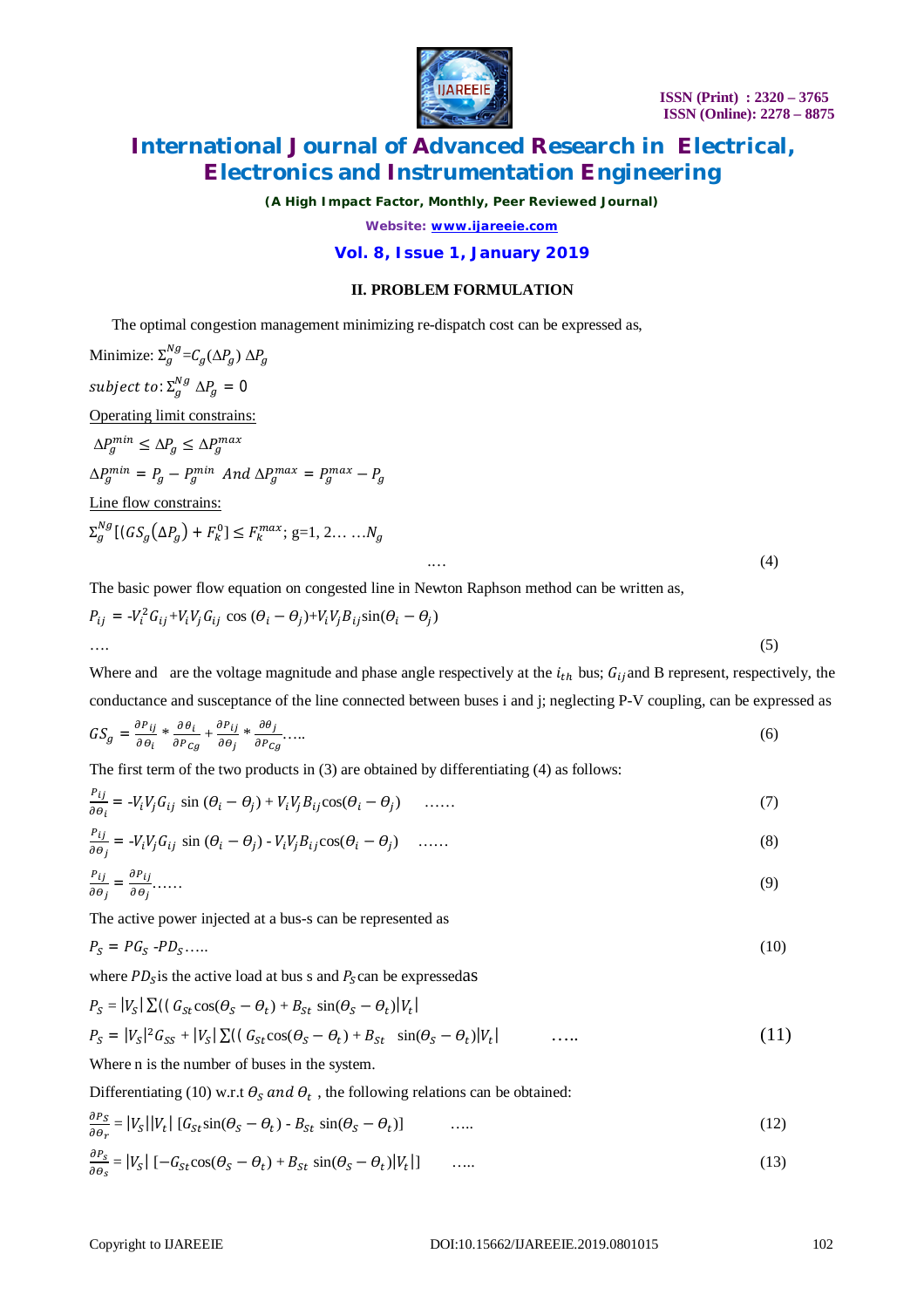

*(A High Impact Factor, Monthly, Peer Reviewed Journal)*

*Website: [www.ijareeie.com](http://www.ijareeie.com)*

### **Vol. 8, Issue 1, January 2019**

Neglecting p-v coupling, the relation between incremental change in reactive power at system busses and the phase angles of voltages can be written in matrix form as

$$
[\Delta P]_{n-1} = [H]_{n*n} [\Delta \theta]_{n+1} \dots
$$
\n
$$
[H]_{n*n} = \begin{bmatrix} \frac{\partial P_1}{\partial \theta_1} & \frac{\partial P_1}{\partial \theta_2} & \dots & \frac{\partial P_1}{\partial \theta_n} \\ \frac{\partial P_2}{\partial \theta_1} & \frac{\partial P_2}{\partial \theta_2} & \dots & \frac{\partial P_2}{\partial \theta_n} \\ \frac{\partial P_n}{\partial \theta_1} & \frac{\partial P_n}{\partial \theta_2} & \dots & \frac{\partial P_n}{\partial \theta_n} \end{bmatrix}
$$
\n
$$
[\Delta \Theta] = [H]^{-1} [\Delta P]
$$
\n
$$
= [M] [\Delta P]
$$
\nwhere  $[M] = [H]^{-1}$ 

To find the value of in  $\frac{\partial \theta_i}{\partial P_{C_g}}$  and  $\frac{\partial \theta_j}{\partial P_{C_g}}$  $\frac{\partial f}{\partial P_{cg}}$  (3), [M] needs to be found out. However, [H] is a singular matrix of rank one deficiency. So, it is not directly invertible. The slack bus in the present work has been considered as the reference node and assigned as bus number 1. The elements of first row and first column of [H] can be eliminated to obtain a matrix  $[H]$ <sup>-1</sup> which can be inverted to obtain a matrix [M-1]. Using these relations, the following equation can be obtained:

 $[\Delta\Theta]_{-1} = [M_{-1}] [\Delta P_{-1}]$ The actual vector [∆ϴ] can be found by simply adding the elements [∆ϴ] to the above equation as shown I the relation  $[\Delta \Theta]_{n \times 1} = \begin{bmatrix} 0 & 0 \\ 0 & [M] \end{bmatrix}$  $0 \left[ M_{-1} \right]_{n \ast n} \left[ \Delta P_{n \ast 1} \right] \dots$  (16) The modified value of  $\frac{\partial \theta_i}{\partial P_{cg}}$  and  $\frac{\partial \theta_j}{\partial P_{cg}}$  $\frac{\partial^2 f}{\partial P_{cg}}$  to calculate GS values. Large GS generators will be selected for re-dispatch since they are more influential on the congested line. The system operator selects the generators having non-uniform and large magnitudes of sensitivity values as the one most sensitive to the power flow on the congested line and to participate in congestion management by rescheduling their power outputs.

#### **III.PARTICLE SWARM OPTIMIZATION**

The method of particles warm optimizationisan evolutionary algorithm and was first introduced by Kennedy and Eberhart in 1995. The motivation was social behaviour of organisms such as fish schooling and bird flocking. It was observed that a flock of birds stochastically find food in an area. Not all birds in a flock know the exact location of food but they know the position closesttoit (thefood).The simplestand most effective way to search for food is to search the area around the present best position, i.e., the position closest to food. Similar to seeking food, the solution to an optimization problem or the best solution is found out from a solution space with a population based search procedure in which the particles, like birds, change their positions (states) with time. Each particle represents a potential solution to a problemin an dimensional space (where the number of dimensions corresponds to the number of variables). The particles are randomly generated (a particle size between 10 to 100 is usually considered sufficient) initially with two parameters each-position and velocity in the dimensional space such as position and velocity . Each particle is then flown over the search space in order to find potential solution regions of the landscape and adjusts its flying velocity and direction according to its own flying experience as well as that of its neighbours. Positions of the particles (tentative solutions) are evaluated at end of every iteration relative to an objective or fitness value. Particles are assumed to retain memory of the best positions they have achieved in course of flying and share this information among the rest. The collective best positions of all the particles taken together is termed as the global best position given as and the best position achieved by the individual particle is termed as the local best or position best and for the particle given as . Particles use both of these information to update their positions and velocities as given in the following equations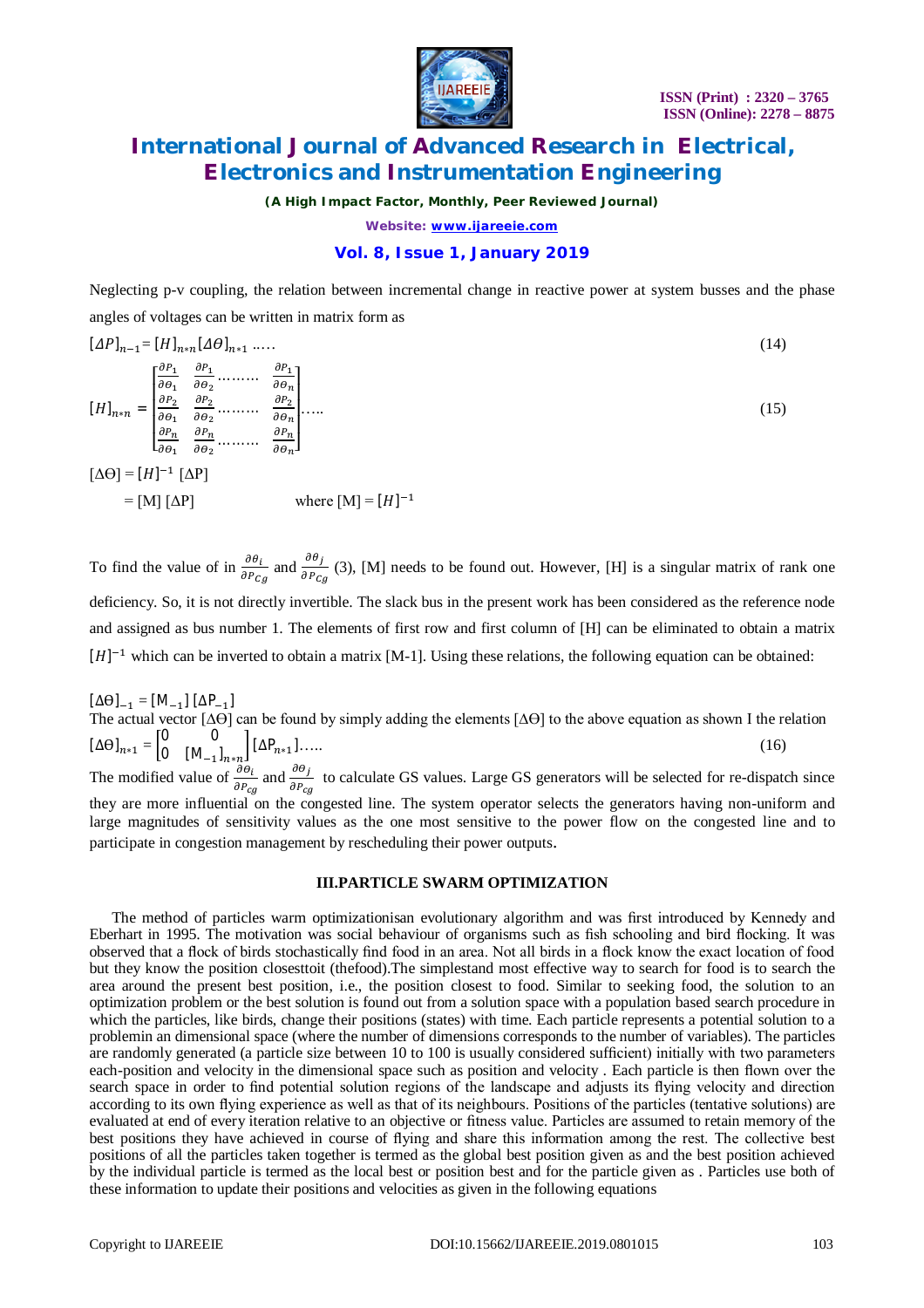

*(A High Impact Factor, Monthly, Peer Reviewed Journal)*

*Website: [www.ijareeie.com](http://www.ijareeie.com)*

#### **Vol. 8, Issue 1, January 2019**

The technique of PSO has already been applied in several problems of optimization in the power system [12]. In, PSO has been applied to solve the economic dispatch of generators in a power system. A technique has been proposed in to control reactive power and voltage to maintain power system security from voltage stability point of view. Sensitivity based congestion management using PSO has been discussed in. However, it doesnot reveal about procedure of handling of constraints. The PSO algorithm proposed in the present paper has been modified to handle the constraints in a way different from the traditional penalty function method. Moreover the algorithm in has only been tested on the IEEE 30 bus New England system [13].

Compared with traditional optimization algorithms, PSO does not need the information of the derivative of functions in the process model. The algorithm can work as long as fitness values for optimization model can be calculated. Besides, the algorithm of PSO is simple enough for people to understand it easily and has a profound intellectual background at the same time.

#### **IV.IEEE 30 BUS SYSTEM**

The IEEE 30-bus system consists of six generator buses and 24 load buses. The numbering of buses has been done in a way that the generator buses are numbered first followed by the load buses [1]. Slack node has been assigned bus number 1. Here, twolines have been found to be congested, that are between buses 1 and 2 and that between buses 6 and 8. Before rescheduling the power generation of units are given as which are shown in the following table I.

#### TABLE.I

| <b>Before Reschedule</b>  |        |           |                       |        |         |
|---------------------------|--------|-----------|-----------------------|--------|---------|
| Power generation of units |        |           |                       |        |         |
| $Unit-1$                  | Unit-2 | Unit- $3$ | Unit-4 $\overline{a}$ | Unit-5 | Unit-6  |
| 262.80                    | 40.00  | $-0.00$   | 0.00                  | 0.00   | $-0.00$ |

These congested line details of IEEE 30 bus system the power flow and line limit are shown in the following table II.

TABLE.II

| <b>Congested Line Details of 30-Bus System</b> |                         |                  |  |  |  |
|------------------------------------------------|-------------------------|------------------|--|--|--|
| <b>Congested line</b>                          | <b>Power flow (MVA)</b> | Line Limit (MVA) |  |  |  |
|                                                |                         |                  |  |  |  |
| 1 - 2                                          | 208.44                  | 180.00           |  |  |  |
| $6 - 8$                                        | 35.59                   | 32.00            |  |  |  |

Congested line flow of the 30-bus system has been presented in Table II.

The values of generator sensitivities computed for the congested line 1-2 are presented in Table IV. Close values of sensitivities point out that the 30-bus system is practically a very small system compared to a realistic power network. All the generators show strong influence on the congested line flow. This is because a small system is generally very tightly connected electrically. Thus, all the generators are chosen to participate in congestion management and the next part of the algorithm, i.e., solving the congestion management problem using PSO has been proceeded with. It is also indicative that significant simplifications can be visible only on large networks suchasthe118-bussystem.

The generator cost curves have been assumed to be quadratic such that cost of rescheduling is proportional to the square of the change in active power output as represented in Table VI. Generators selected for participation in congestion management are asked to reschedule their outputs optimally on the basis of their bids so that the cost of rescheduling gets minimized. However, the algorithm does not consider the change of nodal prices or generator bids at pre or post congestion management situation.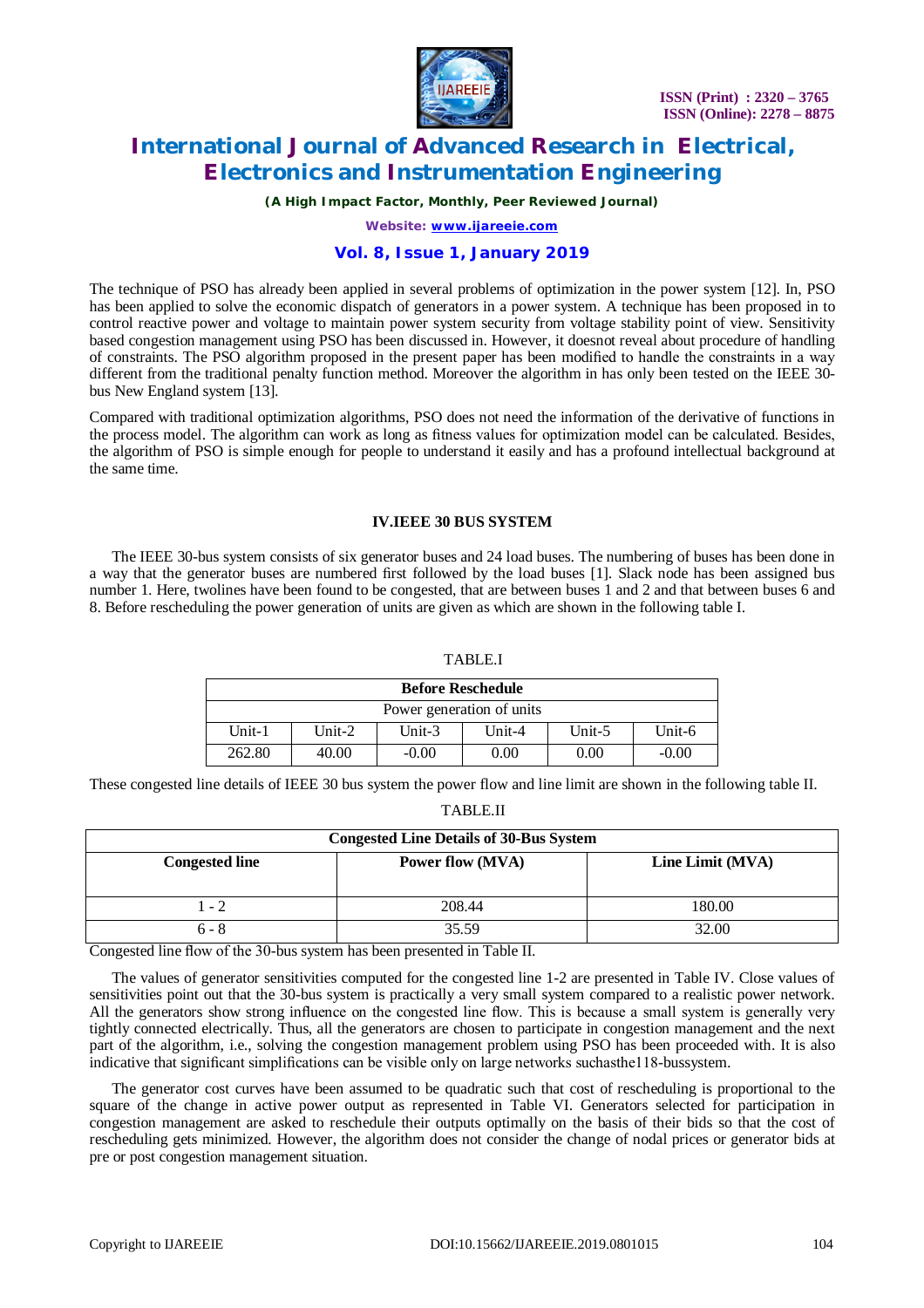

*(A High Impact Factor, Monthly, Peer Reviewed Journal)*

*Website: [www.ijareeie.com](http://www.ijareeie.com)*

### **Vol. 8, Issue 1, January 2019**

#### **A. Generator rescheduling**

 Rescheduling Generation which leads to generation operation at an equilibrium point away from the one determined by equal incremental costs [14]. Mathematical models of pricing tools may be incorporated in the dispatch framework and the corresponding cost signals obtained. These cost signals may be used for congestion pricing and as indicators to the market participants to rearrange their power injections/extractions such that congestion is avoided. After generator rescheduling process the power generation units is given as shown in the table III.

| After Re-schedule              |           |           |           |        |           |
|--------------------------------|-----------|-----------|-----------|--------|-----------|
| Power generation of units (MW) |           |           |           |        |           |
| Unit-1                         | Unit- $2$ | Unit- $3$ | Unit- $4$ | Unit-5 | Unit- $6$ |
| 215.68                         | 34.01     | 13.25     | 3.63      | 4.88   | 26.23     |

#### **B. Generator senstivity factor**

The Generator sensitivity (GS) technique indicates the change of active power flow due to change in active power generation [12]. The generators in the system under consideration have different sensitivities to the power flow on the congested line. A change in real power flow in a transmission line k connected between bus i and bus j due to change in power generation by generator g can be termed as generator sensitivity to congested line (GS). Mathematically, GS For line k can be written as.

$$
GS_g = \frac{\Delta P_{ij}}{\Delta P_{Gg}}
$$

TARI F IV

The power flow on the previously congested line is given in the following table.

| . <i>. .</i><br><b>Power Flow on Previously Congested Line</b> |                         |                  |  |  |  |
|----------------------------------------------------------------|-------------------------|------------------|--|--|--|
| <b>Congested line</b>                                          | <b>Power flow (MVA)</b> | Line Limit (MVA) |  |  |  |
| $1-2$                                                          | 179                     | 180.00           |  |  |  |
| 6-8                                                            |                         | 32.00            |  |  |  |

#### **V.SIMULATION RESULT**

From the results of all the three systems studied, it can be observed that the PSO algorithm has successfully been used to manage congestion and reduce system losses. The convergence of the PSO method with parameter values as described above has been shown inFig.2. The graph demonstrates that the rescheduling cost gradually decreases with number of iterations and converges to a minimum value. The convergence pattern is also indicative of the fact that these lection of PSO parameters is appropriate. Execution time of this algorithm is approximately

 The simulation result after the congestion management by generator rescheduling is given the following figure and plots. The following graph shows that the active power rescheduling with respect to the number of generating units. And also, the generator sensitivity with respect to the generating units. Generation sensitivity shows in negative to positive for the number of generators changes their generating units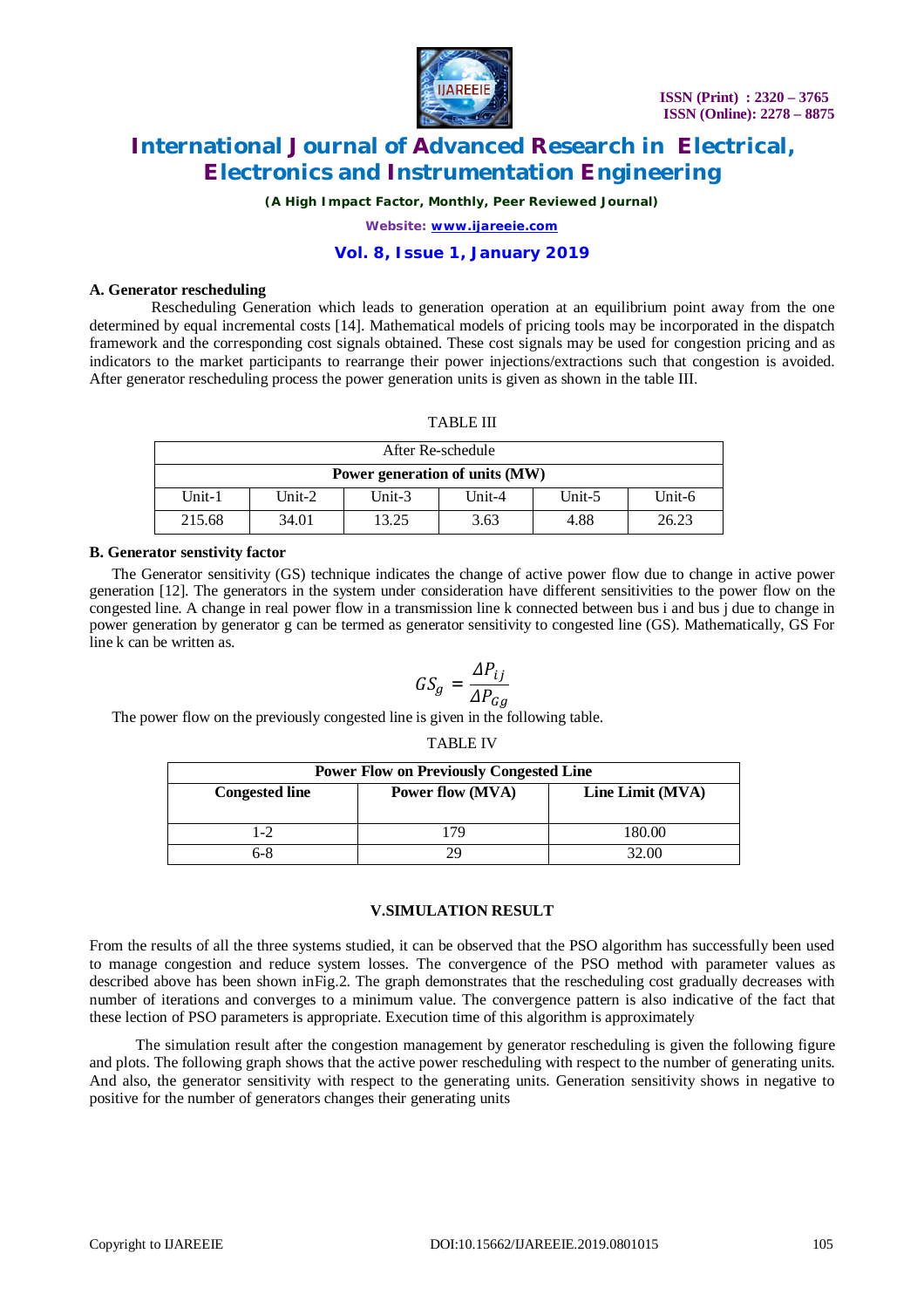

*(A High Impact Factor, Monthly, Peer Reviewed Journal)*

*Website: [www.ijareeie.com](http://www.ijareeie.com)*

### **Vol. 8, Issue 1, January 2019**



Fig.1 Represent Plot of Generator Sensitives and Active Power Reschedule.

The algorithm is found to converge between 100-1000 iteration which is shown in Fig2.The relationship of generator sensitivities with the change in power outputs of generators for congestion management has been graphically represented in Fig.2 and rescheduled power at various generators is given in table III.



### TABLE V.